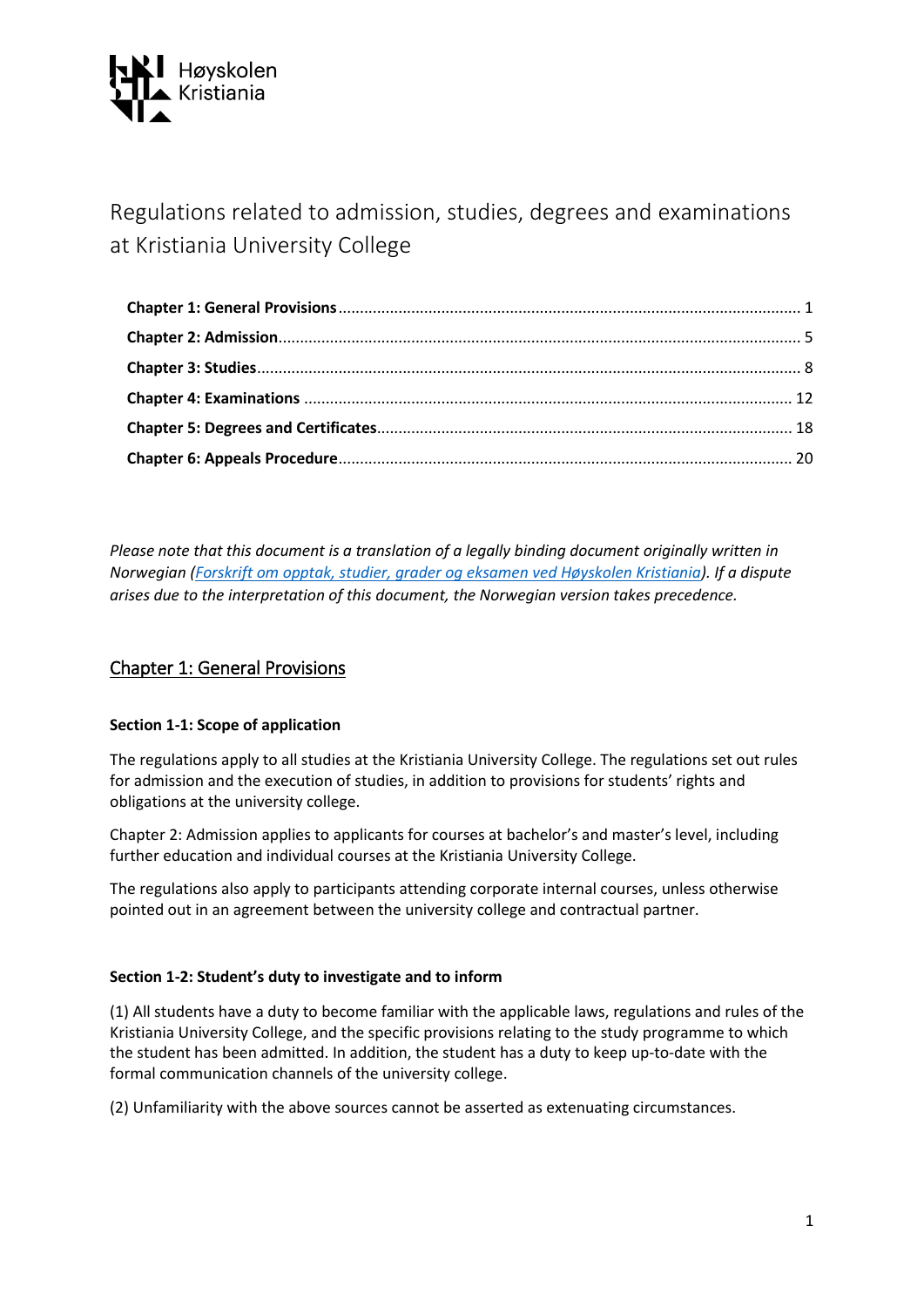

## **Section 1-3: Definitions**

#### *Student*

A person who has been admitted to study at the Kristiania University College and has a binding and non-completed contract through a course or study programme.

## *Admission to a course or specific programme of study*

Rights connected to having been admitted as a student and having an applicable study contract. Admission to a course or specific programme of study gives entitlement to take part in all organised instruction, academic supervision, etc., associated with the study programme to which the student has been admitted.

#### *Study programme*

A course of study giving 60 credits or more determined by an individual education plan that leads to a certificate.

#### *Programme description*

Programme description of the study programme or programme option description and complete compilation of course descriptions.

## *Overall programme description*

An overall description of the structure and execution of the study programme. The description shall include provisions for admission requirements, credits, objectives, learning outcomes, academic content and assessment arrangements in compliance with the applicable quality assurance system of the university college.

#### *Course*

The smallest credit-giving unit that can be included in a study programme.

#### *Course description*

Shall include provisions on the scope, the required prerequisite knowledge, academic content, learning outcomes, teaching and work methods, teaching materials, assessment forms and potential compulsory activity in compliance with the applicable quality assurance system of the university college.

# *Credits*

Measurement of the scope of the course where 60 credits corresponds to one year of full-time study.

#### *Syllabi*

Literature or, for example, web sites, films, performances, lectures or similar that the students use in a learning situation that distinctly differ from the recommended literature, supplementary literature and other recommended teaching materials.

#### *Compulsory activity*

Requirements that must be approved in order to take an examination. Compulsory activity is assessed with a pass/fail grade.

#### *Individual education plan*

An agreement entered into between the Kristiania University College and the student regarding completion of the study programme. The agreement applies for one semester at a time. Along with the rights and obligations set out in regulations, the individual education plan defines the student's course of study and progress.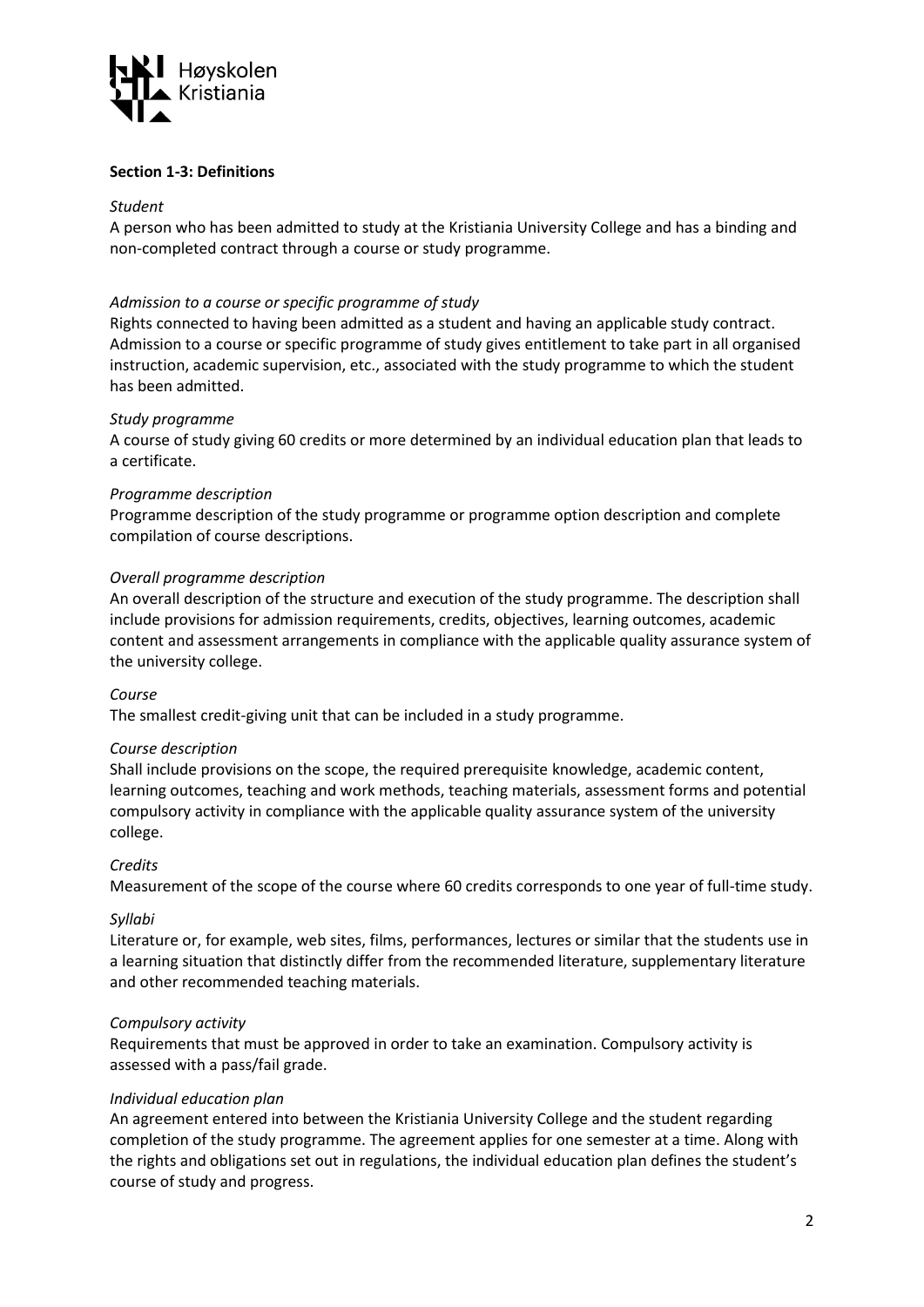

#### *Teaching*

Each planned and/or hourly-planned teaching activity arranged by the university college.

#### *Examination*

An examination is a final assignment of a course or a defined course unit. The result of the work (basis for assessment) is graded and the examination result is added to the certificate or transcript.

#### *Ordinary examination*

An ordinary examination is the first examination a student takes for a full course or part of a course.

#### *Re-scheduled examination*

A re-scheduled examination is the assessment that is arranged for students who have documented valid absence from an ordinary examination.

#### *New examination/re-sit examination*

A new examination/re-sit examination is the assessment that is arranged for students who fail or do not turn up/hand in an ordinary examination paper, and for students who want to improve their overall course assessment grade.

#### *Special examination*

A special examination is the assessment that is arranged for courses based on the course portfolio.

#### *Examination form*

The assessment form of an examination or part of an examination.

#### *Part of an examination*

One or more assessments in a course, of which each gives an independent grade that will be included when calculating the final grade for the course. Each part of an examination leads to a credit grade and the credits of each part of an examination are specified in the course description. The candidate's right to be informed of the reason for examination results, the right of appeal, etc., in compliance with these regulations applies to each part of an examination.

#### *Combined examination*

An examination that consists of two or more independent examination forms that are deemed as one, i.e. that leads to a single examination result (one protocol). The candidate's right to be informed of the reason for examination results, the right of appeal, etc., in compliance with these regulations, applies to the examination as a whole and not to each assessment form concerned.

#### *Rolling admissions*

Qualified applicants are admitted as the applications are registered throughout the application period. Cannot be used for study programmes with a limited number of places or when an entrance test is required.

#### *Joint admission*

All applicants are assessed simultaneously and in compliance with the application deadline. To be used for study programmes with a limited number of places and those with entrance tests.

#### *Completion deadline*

If a student does not complete the course of study within two years after the ordinary examination, the student will lose the right to study.

#### *Progress*

Progress is measured by the number of credits a student has attained in relation to the standard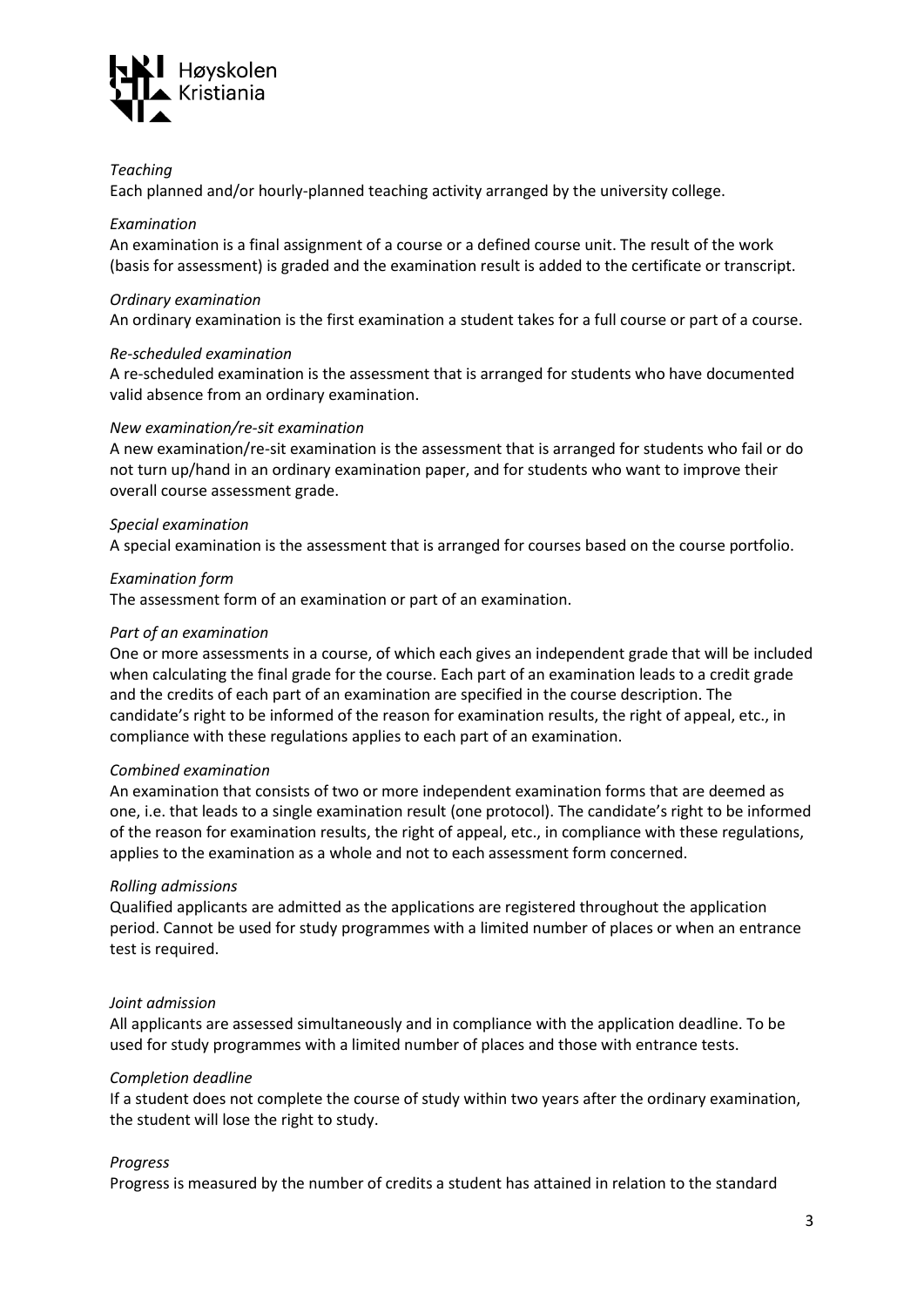

number of credits attained at a specific time during the study programme. Full progression means that a student has taken courses equal to 60 credits in accordance with his/her individual education plan during the academic year.

#### *Student's payment obligations*

The applicable payment obligations specified in the student's study contract. These normally amount to tuition and semester fees.

#### **Section 1-4: Delegation**

The board of directors has delegated authority to the unit specified in each provision.

The board of directors can independently adopt amendments to the regulations. The university college's management team can adopt amendments to the guidelines.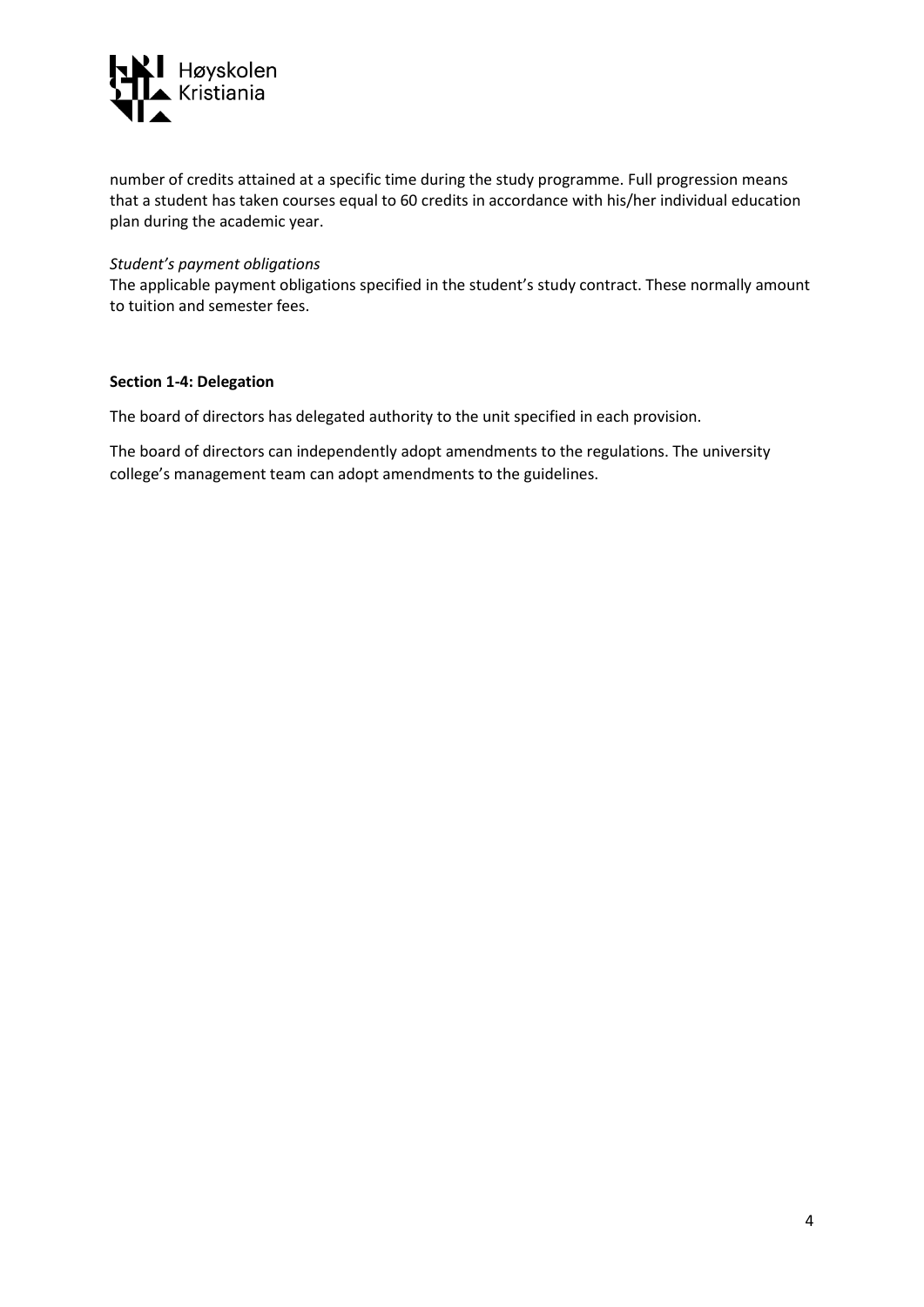

# <span id="page-4-0"></span>Chapter 2: Admission

# **Section 2-1: Application deadlines and admission quotas**

(1) The university college practises both rolling and joint local admissions according to the application deadline in compliance with the decision of the board of directors. The university college follows the national application deadlines as guiding deadlines.

(2) Rolling admissions cannot be used for study programmes with special admission requirements in the form of entrance tests.

(3) Application deadlines for study programmes with joint local admissions follow the given deadlines set out in guidelines, unless otherwise decided by the board of directors.

(4) The board of directors decides how many students can be admitted to each study programme each year based on the available capacity and resources.

(5) Should there be fewer applicants compared to the number of available places after the application deadline, the board of directors might decide to offer rolling admissions or a new application deadline for last-minute places.

(6) The ordinary admission process is normally closed when studies with a limited number of places are full and one week at the latest after the start of studies.

(7) The board of directors passes decisions on whether the start-up of a study programme should be cancelled.

#### **Section 2-2: Admission requirements for first degrees**

(1) For admission to first degree programmes at the Kristiania University College, possession of the ordinary Higher Education Entrance Qualification is required.

(2) Some study programmes may have special admission requirements beyond the Higher Education Entrance Qualification. Such requirements should be specified in each programme description and communicated through the university college's formal communication channels.

(3) Some study programmes can grant exemption from the ordinary requirement for possession of the Higher Education Entrance Qualification. The legal basis for such exemption must be set out in regulations.

(4) Entrance tests must be graded in compliance with the criteria determined in the university college's guidelines. The criteria and guidelines must be made available to the applicants.

(5) The education committee approves all entrance tests.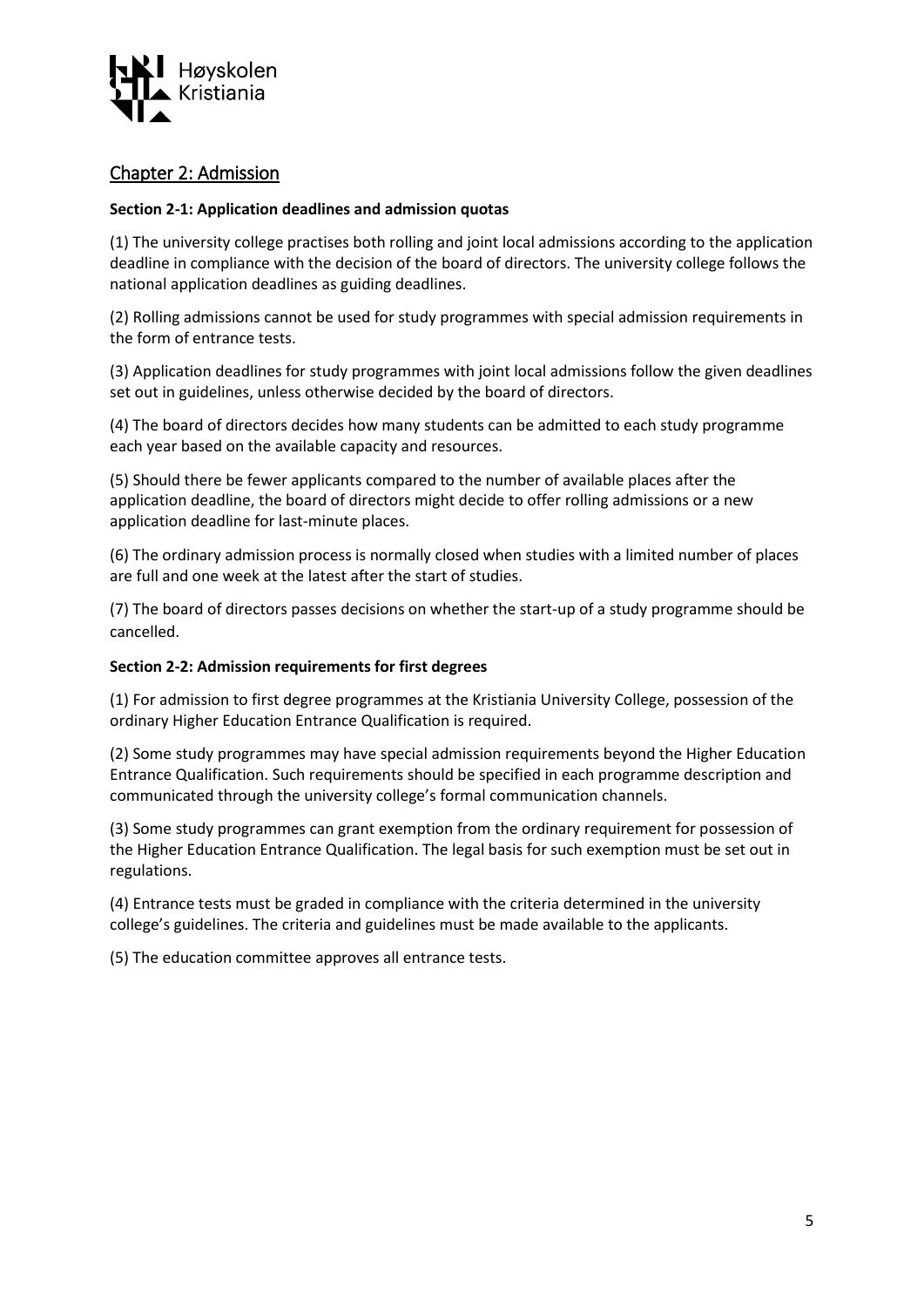

### **Section 2-3: Admission to master's programmes**

(1) For admission to master's programmes, the applicant must have a bachelor's degree, cand.mag degree or corresponding course study with a scope of at least 180 credits.

(2) For admission to master's programmes with a scope of 120 credits, the following requirements for admission must be specified in the programme description:

- the specialisation subject, course or course group with a scope of at least 80 credits within the subject area of the master's degree; or
- the type of integrated vocational education with a scope of at least 120 credits within the discipline of the master's degree.

(3) In special cases the university college may approve other documented qualifications that are wholly or partly equal to the requirements in Section 2-3 (1) and (2).

(4) Academic requirements or grade requirements and requirements for entrance tests, as well as the ranking criteria for each master's programme, are set out in the programme description.

(5) Two years of relevant work experience is also required for admission to experience-based master's programmes. Relevant work experience is set out in the programme description. Work experience must have been obtained after the student's first degree.

#### **Section 2-4: Admission requirements for further education**

The Higher Education Entrance Qualification for further education at the Kristiania University College must have been completed and higher education passed. The relevant academic background and special admission requirements are specified in the programme description for each further education programme.

#### **Section 2-5: Admission as a course student**

It is possible to apply for admission to individual courses and follow the associated classes. Applicants are assessed according to the applicable admission requirements specified for the study programme the course falls under and any absolute prerequisite knowledge requirements for the course.

#### **Section 2-6: Ranking of applicants for first degrees**

(1) For studies at the Kristiania University College that have an entrance test as a special admission requirement, applicants are ranked based solely on the entrance test or both the entrance test and national rules or solely on national rules when the entrance test only qualifies and does not rank. The programme description should specify the basis for ranking.

(2) No ranking is carried out for studies at the Kristiania University College when rolling admission is used.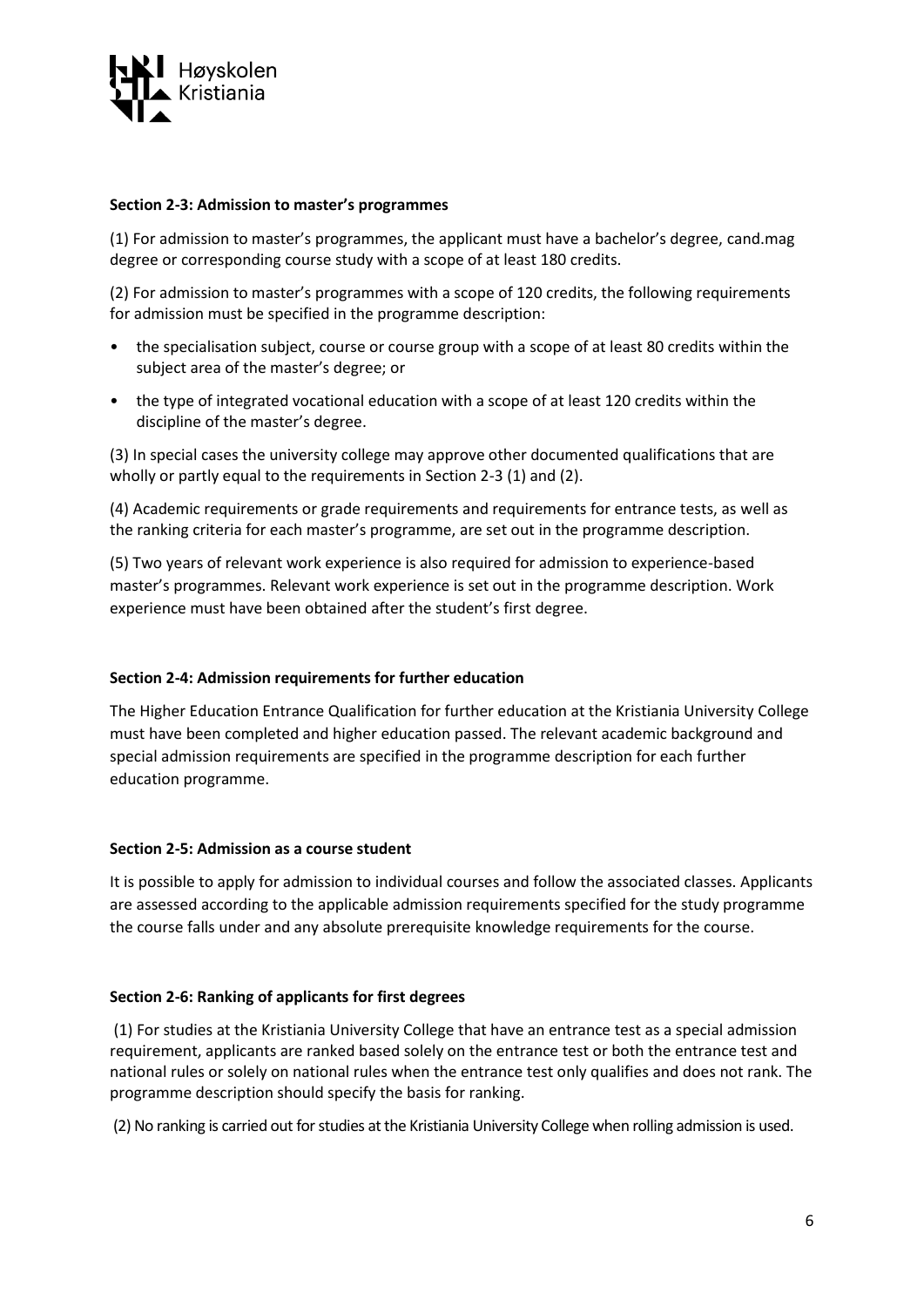

## **Section 2-7: Applications and documentation**

(1) Admission applications are submitted in accordance with the applicable application procedure. Applicants must document that they fulfil the admission requirements. All documents that will form the basis for admission must be sent to the Kristiania University College within the specified deadlines set out in guidelines. The deadlines shall be published on the Kristiania University College's web site.

(2) Documentation that is not available on the date of application must be forwarded within the specified deadlines set out in guidelines.

(3) Applicants are obliged to present the original documents at the specified venue on the specified date upon request. Students who do not present the requested original documents for checking could lose their offer of a place.

#### **Section 2-8: Admission**

(1) Applicants who fulfil the applicable admission requirements and are successful in potential ranking will be offered a place at the Kristiania University College. Admission is completed when the student signs a contract with the Kristiania University College.

(2) Admission for online studies is completed when qualified applicants approve the student terms and conditions of the Kristiania University College Nettstudier [Online Studies].

#### **Section 2-9: Deferment of the start of studies**

An application can be made to reserve a place until the next ordinary round of admissions to the programme in compliance with the guidelines. Applicants who receive a conditional offer cannot apply to reserve the place until the next round of admissions.

#### **Section 2-10: Appealing an admission decision**

(1) Admission to college programmes is considered an individual decision and can as such be appealed to the college academic administration of the in compliance with the rules in Chapter 6.

(2) Academic assessments cannot be appealed. Only formal errors can be appealed.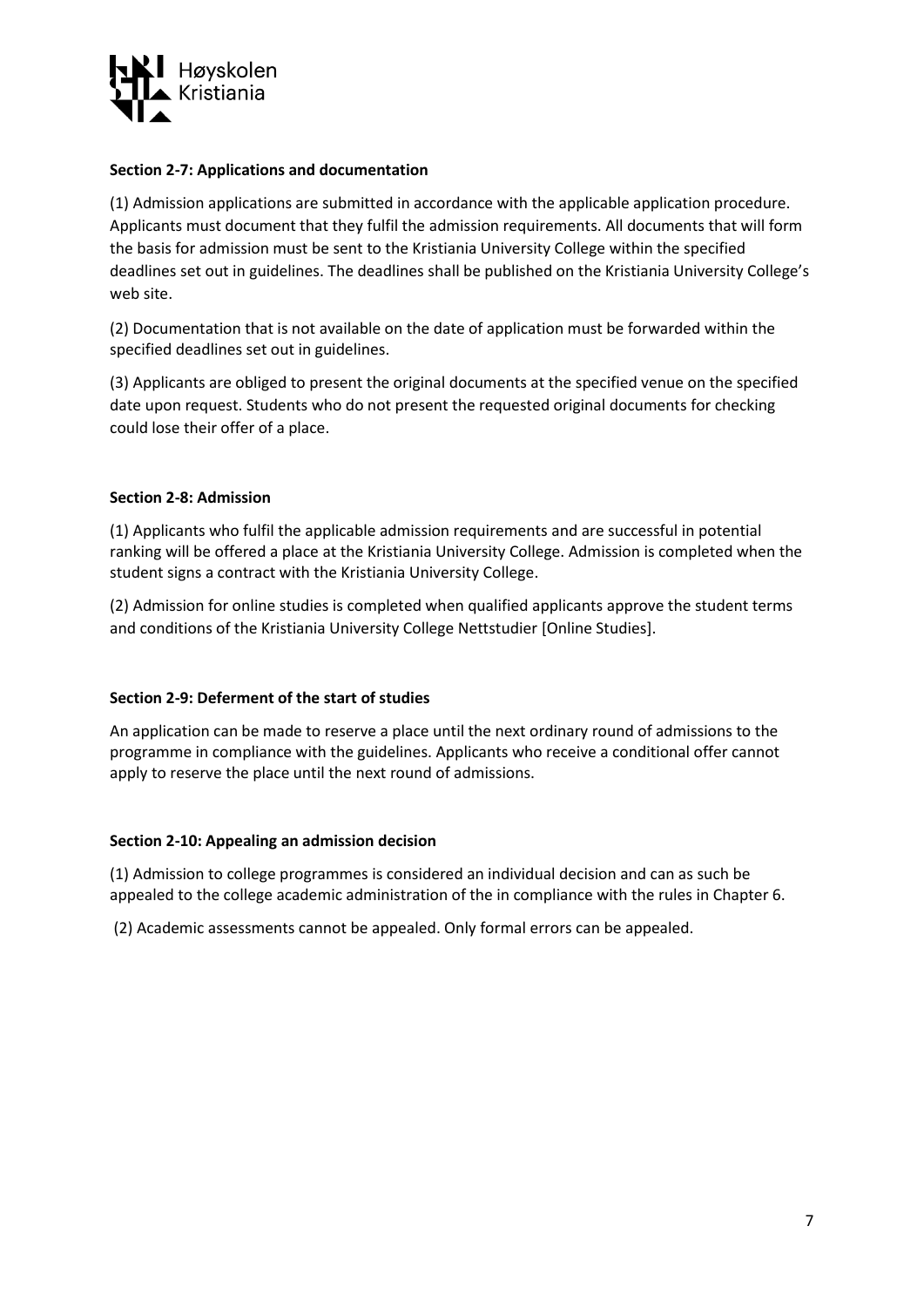

# <span id="page-7-0"></span>Chapter 3: Studies

## **Section 3-1: Studies and study programmes**

(1) Studies at the Kristiania University College giving 60 credit points or more are organised as study programmes. A study programme can be organised as programme options, course groups or courses.

(2) The board of directors can independently pass a decision to establish and withdraw study programmes.

(3) Programme descriptions at the Kristiania University College shall be available in Norwegian and English.

## **Section 3-2: Determining programme descriptions**

(1) At the Kristiania University College, a complete individual education plan shall consist of:

- a programme description for the study programme;
- or a programme option description for the programme option within the study programme;
- a course description for each course.

(2) Programme descriptions are approved in compliance with the university college's guidelines on systematic quality assurance. Finally determined by the board of directors.

(3) The Kristiania University College's guidelines on systematic quality assurance apply to the quality assuring of study programmes and courses.

#### **Section 3-3: Teaching**

(1) Teaching activities at the Kristiania University College are reserved for students who have been admitted to a specific programme of study, courses, short courses or similar and have paid the semester and tuition fees. Upper secondary school students with a written trainee agreement with the university college are exempted from the aforementioned.

(2) Students who have been admitted to a specific programme of study have preferential rights to teaching activities for the study programme.

(3) The language of instruction can be a Scandinavian language or English. The language of instruction should be specified in the course description.

#### **Section 3-4: Length of semesters**

(1) The academic year starts in mid-August and ends in mid-June. The Director of Academic Affairs determines the teaching periods and dates for the start of studies.

Individual start-ups apply to flexible online studies.

(2) Teaching and ordinary examinations must be held within these periods.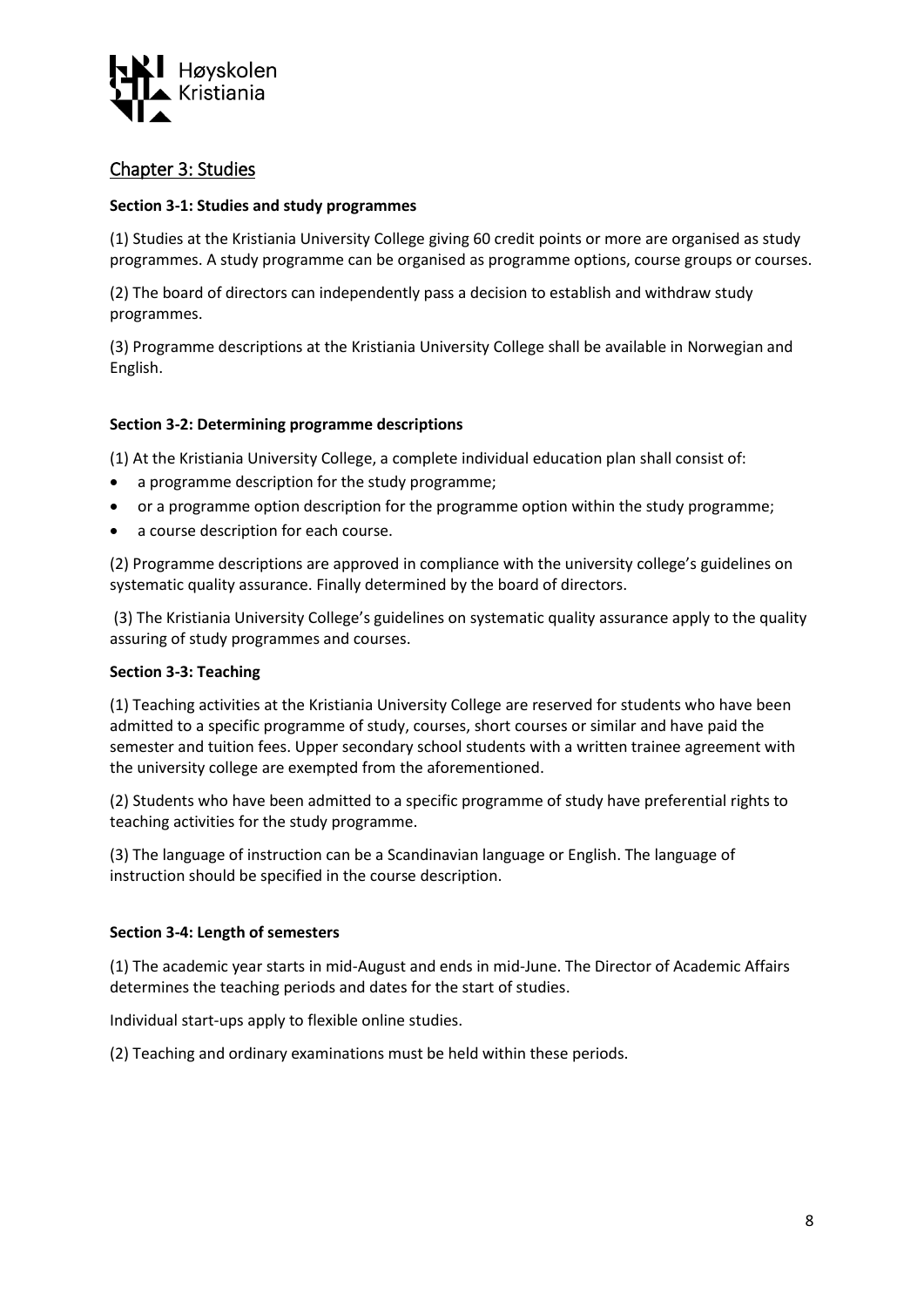

### **Section 3-5: Recognition of previous education**

(1) Students can apply for specific recognition/exemption from courses, subjects, examinations or compulsory activity based on:

- a) passed courses and examinations from other accredited education;
- b) earlier non-accredited education and experience (prior learning and work experience).

(2) Applications for recognition of previous education or academic recognition are processed in compliance with the university college's guidelines on recognition of previous education.

(3) Exemption form individual courses does not lead to reduced tuition fees, however, the student can apply to follow alternative courses for other study programmes. Applications are processed in compliance with the university college's internal guidelines.

(4) Specific recognition of education and exemption from individual courses shall be specified on transcripts and certificates in accordance with the applicable template. This provision also applies to student exchange.

(5) Students who take examinations in courses that wholly or partly cover each other academically, and maintain the same academic level, will have their total credits reduced for courses concerned. The head of study programmes decides the scope of the reduction.

(6) Decisions on specific recognition and exemption are individual decisions and can be appealed in accordance with the rules in Chapter 6. Academic assessments cannot be appealed. Only formal errors can be appealed.

# **Section 3-6: Admission to a course or specific programme of study and progress**

(1) Any person who accepts an offer of a place in accordance with the terms and conditions of the study contract has the right to study in accordance with nominal length of study for the specific study programme to which the student has been admitted.

(2) Admission to a course or specific programme of study ends if:

- a) the student violates the two-year completion deadline after the programme should normally have been completed or 18 months after the registration date for each course for online studies; or
- b) if the Kristiania University College receives notification from the student within the determined deadline that he/she is withdrawing from the programme before completion; or
- c) the student attains a degree or sits a final examination and the Kristiania University College has not extended the right to study; or
- d) is admitted to a different course or specific programme of study at the Kristiania University College, unless it is assumed that the previous admission to a course or specific programme will still apply.

(3) Admission to a specific programme can permanently or temporarily be taken away from a student if the student:

- a) does not fulfil the obligations specified in the study contract; or
- b) does not progress by the required 75% (see the guidelines); or
- c) has used up all attempts at an examination; or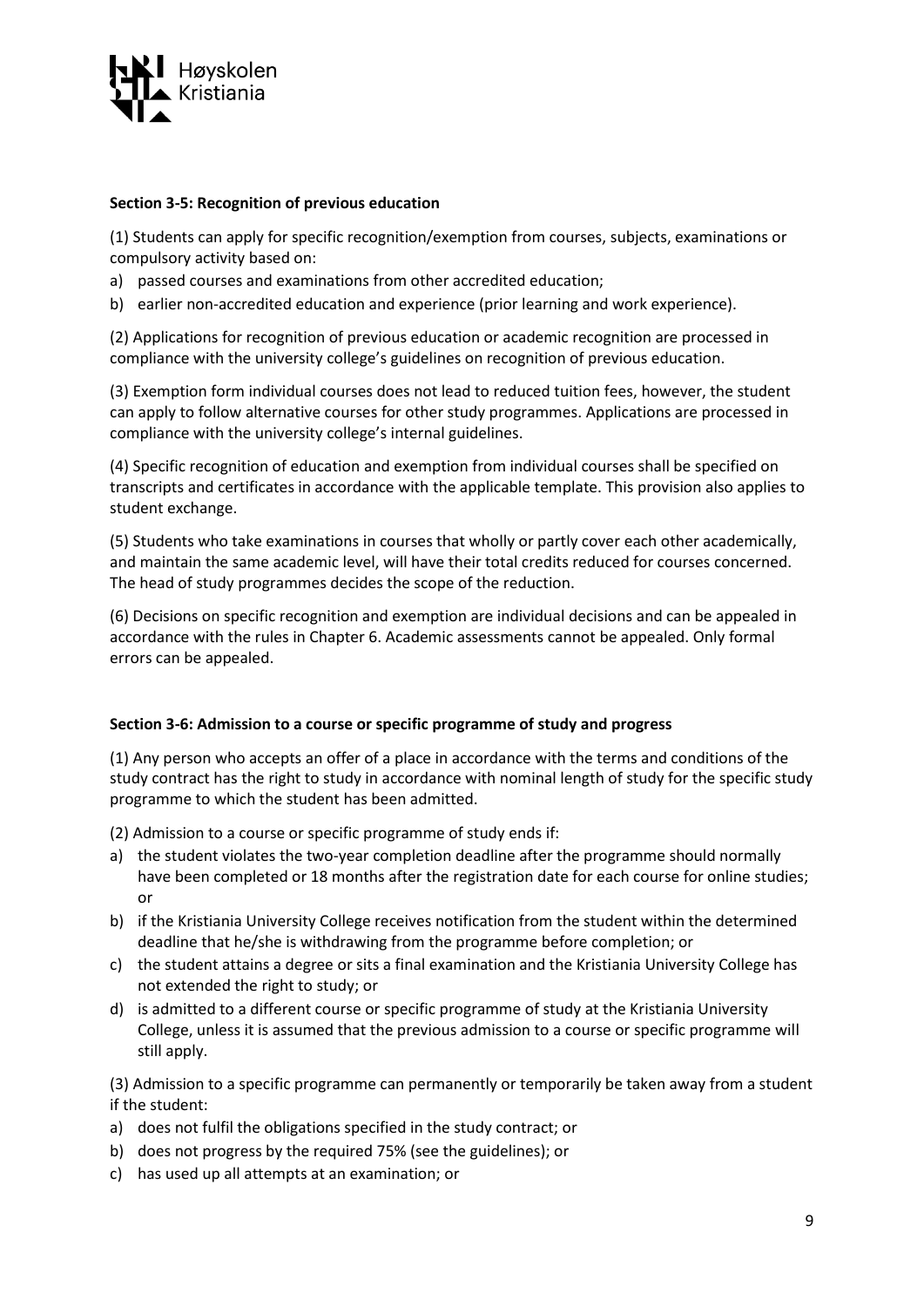

d) has violated the provisions of the Norwegian Act relating to Universities and University Colleges, Section 4-8, relating to exclusion and expulsion.

(4) Students who do not maintain their student status or lose their right to study must apply for readmission, unless agreed otherwise with the Kristiania University College.

### **Section 3-7: Individual education plan**

(1) All students, who have been admitted to a study programme at the Kristiania University College, shall have an individual education plan for their studies in the form of an agreement entered into between the student and the Kristiania University College.

(2) The individual education plan shall be in two parts:

a) An introductory mutual part specifying the most important rights and obligations of both parties. b) A semester-related part describing specific courses in the forthcoming semester.

(3) If the individual education plan will significantly deviate from the programme description, the person with academic responsibility for the programme shall present his/her point of view before the plan is finalised.

(4) The student must confirm his/her individual education plan within the determined deadline at the beginning of each semester to maintain their right to study and the right to tuition. This also applies to student exchange.

(5) The student's right to monitoring and adaptation during their education is conditional on the student's obligations in accordance with his/her individual education plan.

(6) The individual education plan can be changed by agreement between the Kristiania University College and the student.

#### **Section 3-8: Absence of leave**

(1) A student can apply to reserve a place or to defer the start of studies for up to two semesters in compliance with the guidelines and within the determined deadline.

(2) A student can apply for absence of leave from the study programme in compliance with internal guidelines and within the determined deadline.

(3) A student on parental leave can choose to pay the semester fee and any other determined fees, as well as confirm their individual education plan during absence of leave. When a student resumes studying after parental leave, the student shall be given first priority when joining a cohort with limited capacity should there be an available place.

(4) Applications for absence of leave are individual decisions and can be appealed in accordance with the rules in Chapter 6.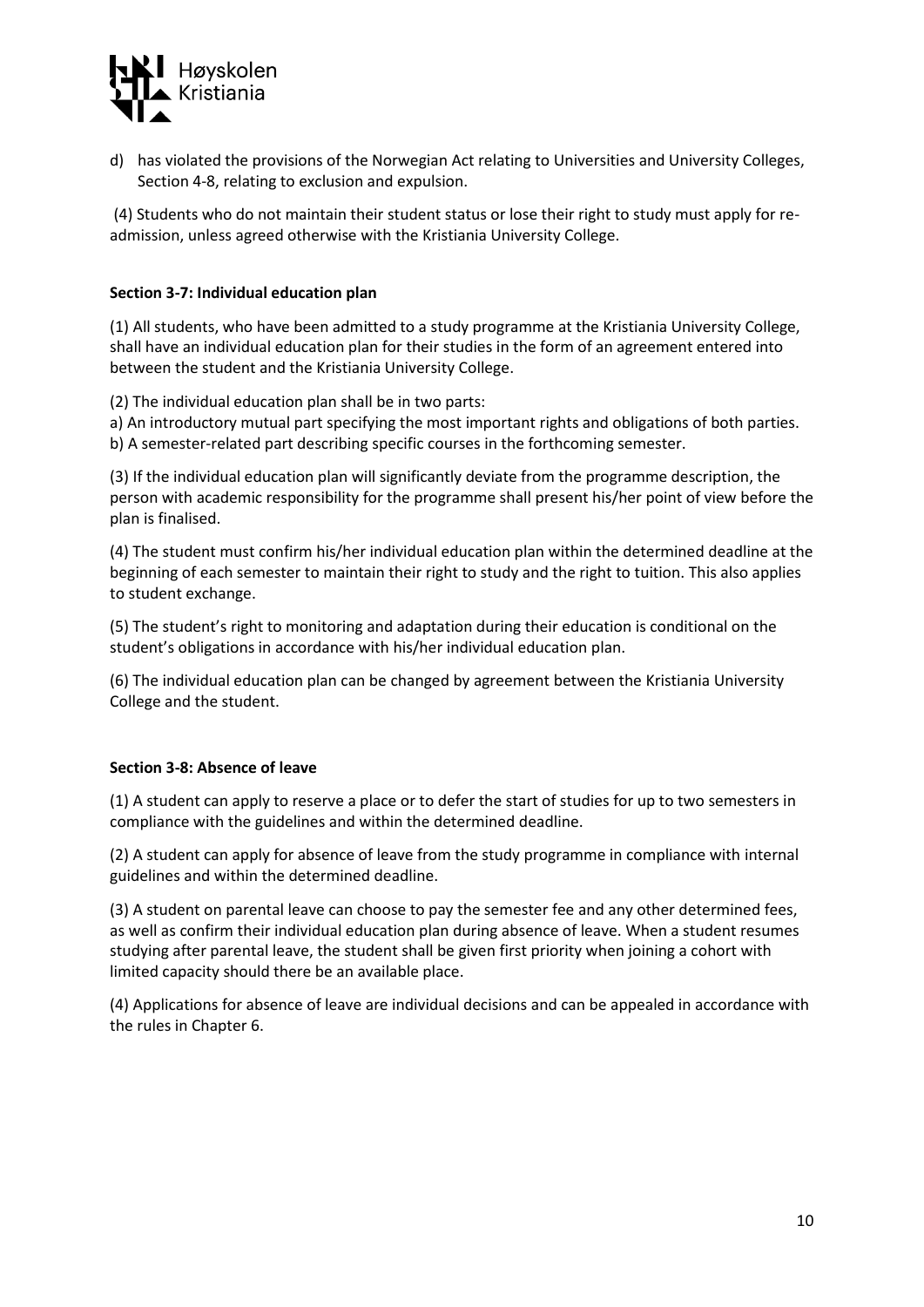

### **Section 3-9: Compulsory activity**

(1) In the course descriptions, the university college must set the requirement of compulsory activity, including compulsory participation in various organised teaching activities as part of the completion of the programme.

(2) The assessment grade for compulsory activity is pass/fail.

(3) Compulsory activity is used to regulate access to individual examinations, but can be incorporated as part of an examination.

(4) Passed compulsory activity cannot normally be repeated.

(5) Failed compulsory activity gives entitlement to repeat the activity. Repetition of compulsory activity is subject to applicable guidelines. On some courses compulsory activity can only be repeated when it is normally carried out. This should be stated in the course description.

(6) The same requirements as those for documentation of valid withdrawal from examinations shall normally be applied to documentation of valid absence from compulsory activity Valid absence does not give entitlement to exemption from compulsory activity, but contributes to regulating the right of repetition in compliance with applicable guidelines.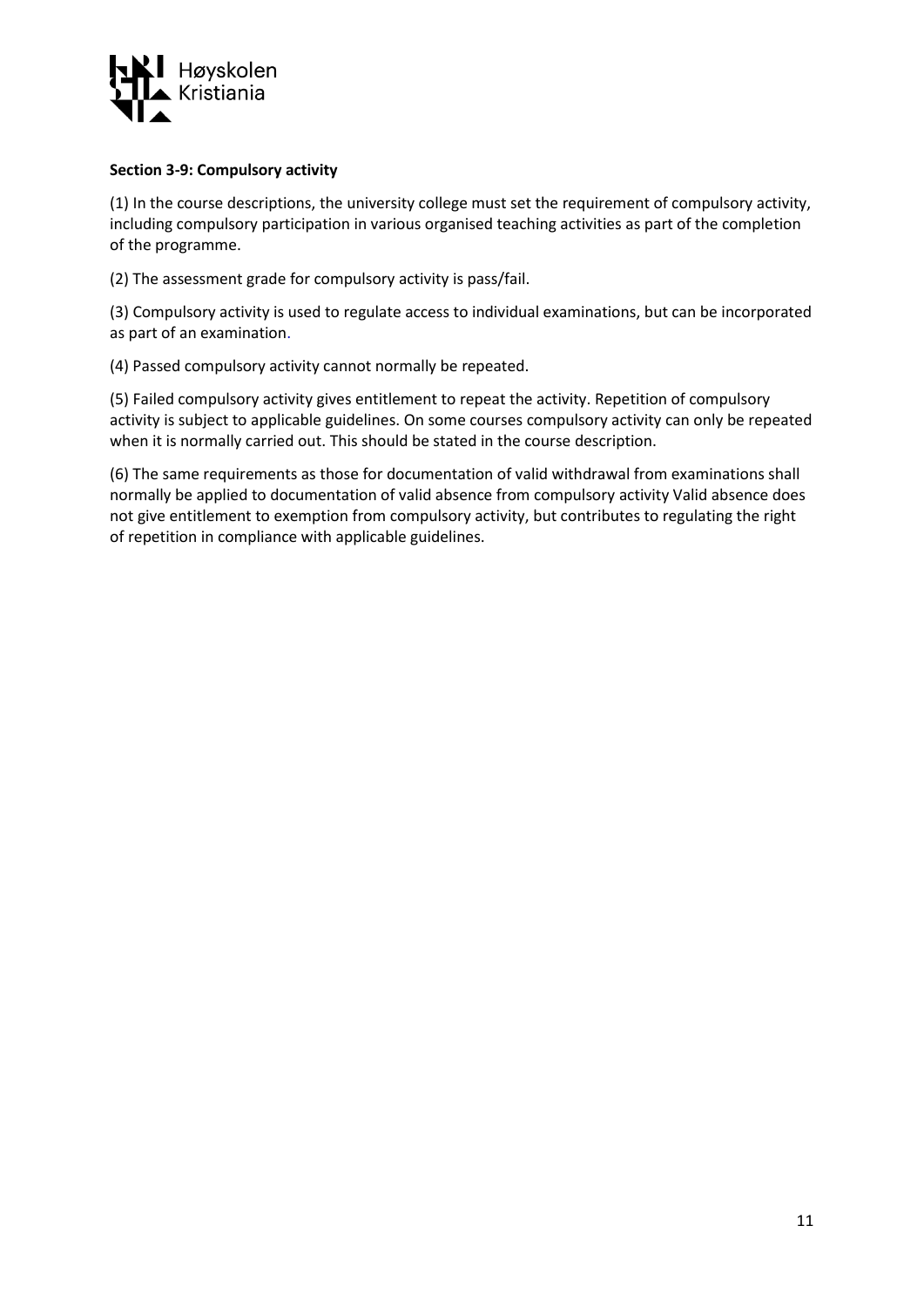

# <span id="page-11-0"></span>Chapter 4: Examinations

### **Section 4-1: Examination forms and dates of examinations**

(1) Examinations are conducted according to the examination/assessment forms set out in the course description for each course.

(2) The college determines and announces the plan for conducting examinations in separate examination plans, which are made available to students. All candidates are responsible for keeping informed about the date and venue of examinations.

(3) Re-scheduled examinations are held for students who had valid absence at the time of the examination. Re-sit examinations are held for students who did not pass the examination or want to improve their grade. More detailed provisions on potential dates and times, and when re-sit examinations will be held, are specified in the applicable guidelines. An examination fee is paid for re-sit examinations. Re-scheduled examinations are not subject to a fee.

(4) With a first re-sit examination, the same syllabus as the ordinary examination will apply. Students are responsible for finding out the applicable basis for assessment when registering to take a re-sit examination for a course.

(5) Up to two special examinations can be held when a course is withdrawn. The last special examination is arranged within two years after the end of the academic year the course was last taught. The Director of Academic Affairs can make decisions about special examinations in special cases.

#### **Section 4-2: Terms and conditions for taking an examination**

- (1) In order to take an examination, the student must be admitted to the programme and/or individual courses and register for the examination within the determined deadlines. The student must fulfil the payment obligations set out in the contract.
- (2) For some courses, the right to attend and take part in an examination might be regulated by compulsory activity. Such requirements should be specified in the course description.

#### **Section 4-3: Registering for examinations**

(1) Registration for ordinary examinations is done automatically for students following the normal course of progression in a study programme once the individual education plan has been approved. The registration procedure and deadlines for new, re-scheduled and special examinations are announced through the formal communication channels of the college. Students are responsible for registering for examinations.

(2) Candidates who have registered for a new, re-scheduled or special examination can withdraw registration within the determined deadline.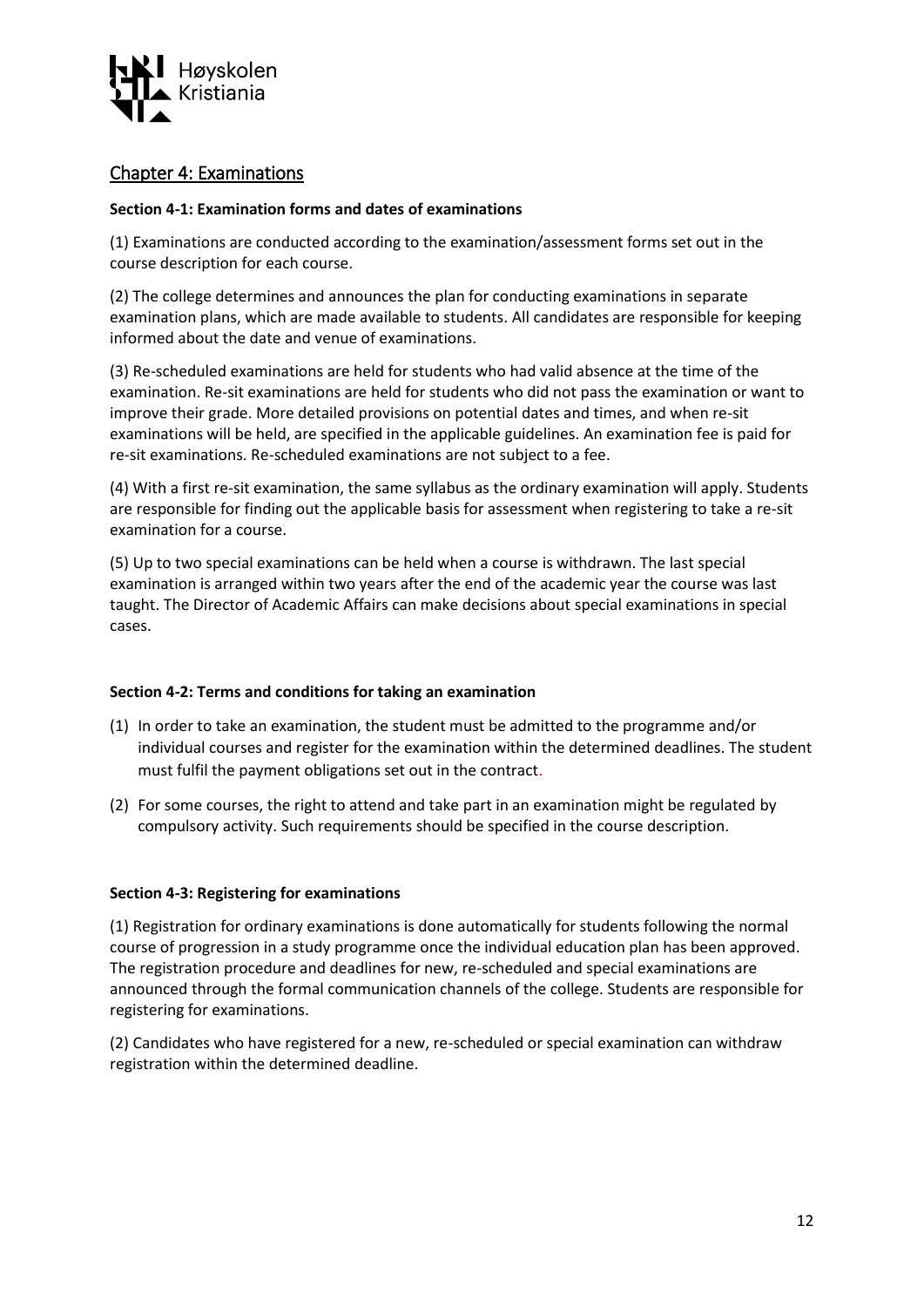

#### **Section 4-4: Language form for examinations**

(1) If the language of instruction is specified in the course/programme description as a non-Scandinavian language, the examination paper and answer shall generally be given in the language of instruction.

(2) The examination answer paper may be submitted in a non-Scandinavian language or language of instruction upon application. The academic administration processes applications following the applicable guidelines on special arrangements for examinations.

(3) The provisions under this paragraph do not apply to language courses. This should be stated in the course description.

## **Section 4-5: Oral examinations**

(1) Oral, practical and performing arts examinations shall be public, unless execution of an examination indicates otherwise. The rule of a public examination can be waived if privacy is compromised and, in special cases, upon written application from the candidate concerned if compelling grounds exist.

(2) Project work carried out in cooperation with external partners may be subject to confidentiality provisions. If, in such cases, an oral examination is part of the assessment, a decision can be made to stop the examination from being public.

(3) The head of study programmes processes applications for exemption from oral, practical and performing arts examinations that are public.

#### **Section 4-6: Support materials for supervised examinations**

Students of the Kristiania University College are obliged to become familiar with the allowed examination support materials. Allowed examination support materials are specified in the course description.

#### **Section 4-7: Special arrangements**

(1) Candidates who require special arrangements during examinations must apply for the aforesaid arrangements within the determined deadlines set out in guidelines. Documentation of the need for such arrangements must be provided in compliance with the requirements of the guidelines. Dispensation from the application deadline can be granted if the attestation shows that the need arose after the deadline. The academic administration makes decisions on special arrangements for examinations.

(2) Students with Norwegian as a foreign language can apply to answer the examination questions in English.

(3) Appeals against decisions on special arrangements facilitated by the college are considered individual decisions and can as such be appealed to the academic administration of the college in compliance with the rules in Chapter 6.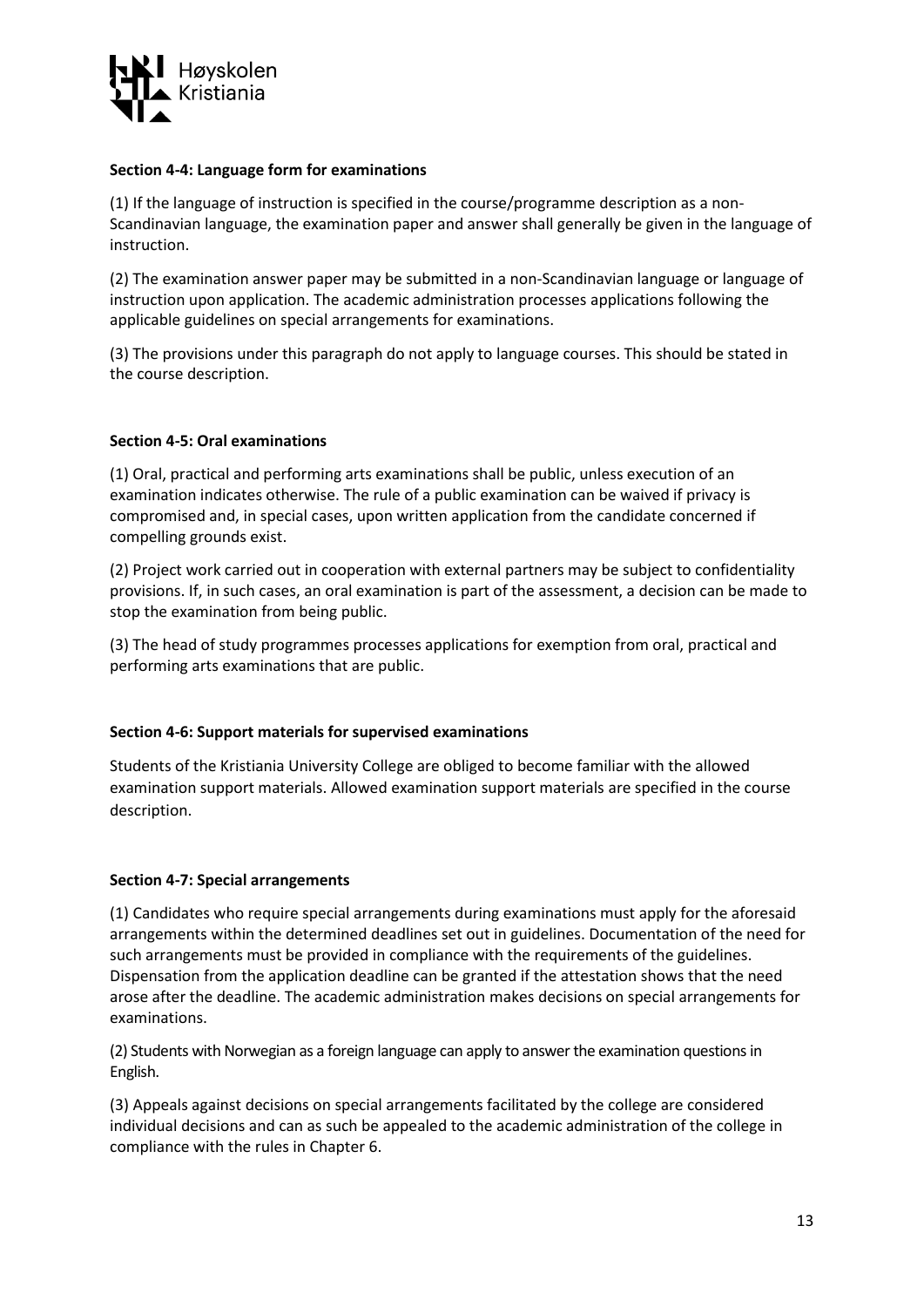

#### **Section 4-8: Absence from examinations**

(1) Any student who fails to attend an examination or hand in an examination answer paper at the set time without a valid reason is deemed as having presented themselves for the examination, but registered as having 'failed to turn up for the examination'.

(2) Students who fail to turn up or hand in an examination answer paper, but claim they had a valid reason, must notify the college of the matter in writing and enclose documentation from a professional as soon as possible and within five days at the latest. A medical certificate must be provided for the illness of the student or illness of an immediate family member. Absence due to the student's own prioritisations and choice are not generally approved.

(3) Approved absence does not count as an examination attempt under the provisions of these regulations and gives entitlement to a re-scheduled examination with no fees. Absence of leave/nonsubmission, which is not approved, counts as an examination attempt and is registered as 'failed to turn up for the examination'.

#### **Section 4-9: Cheating during examinations**

(1) Behaviour or situations that aim to give the student or a co-student an unconditional advantage is counted as cheating. The same applies to behaviour that prevents the knowledge and skills of the student or co-student from being tested and assessed in an impartial and professionally sound manner. Additional information is found in the applicable guidelines.

(2) The Kristiania University College's appeals board makes decisions on annulment or expulsion. The student has the right to explain before a decision is made. Decisions on sanctions for cheating are individual decisions and can be appealed to the National Appeals Board for Higher Education.

#### **Section 4-10: Number of examination attempts**

(1) Students can present themselves for an examination for the same course maximum three times. In special cases and in compliance with applicable guidelines, the academic administration may grant dispensation to allow a student to attempt an examination more than three times. If a student does not turn up for an examination without approved valid non-attendance, one attempt at the examination is considered used up.

(2) A bachelor's or master's thesis that has received a fail grade can only be re-submitted as a new examination attempt once. This must be done within the set deadline and in rewritten format.

(3) A bachelor's or master's thesis that has received a pass grade cannot be submitted in rewritten format. It is not normally possible to write a new bachelor's or master's thesis within the same discipline.

(4) The limited number of examination attempts applies to the whole course even if the course code changes or different codes are used for the course in multiple study programmes or if it is incorporated into a study programme in a new format in connection with an interim scheme.

(5) Applications for a fourth examination attempt are individual decisions and can be appealed in accordance with the rules in Chapter 6.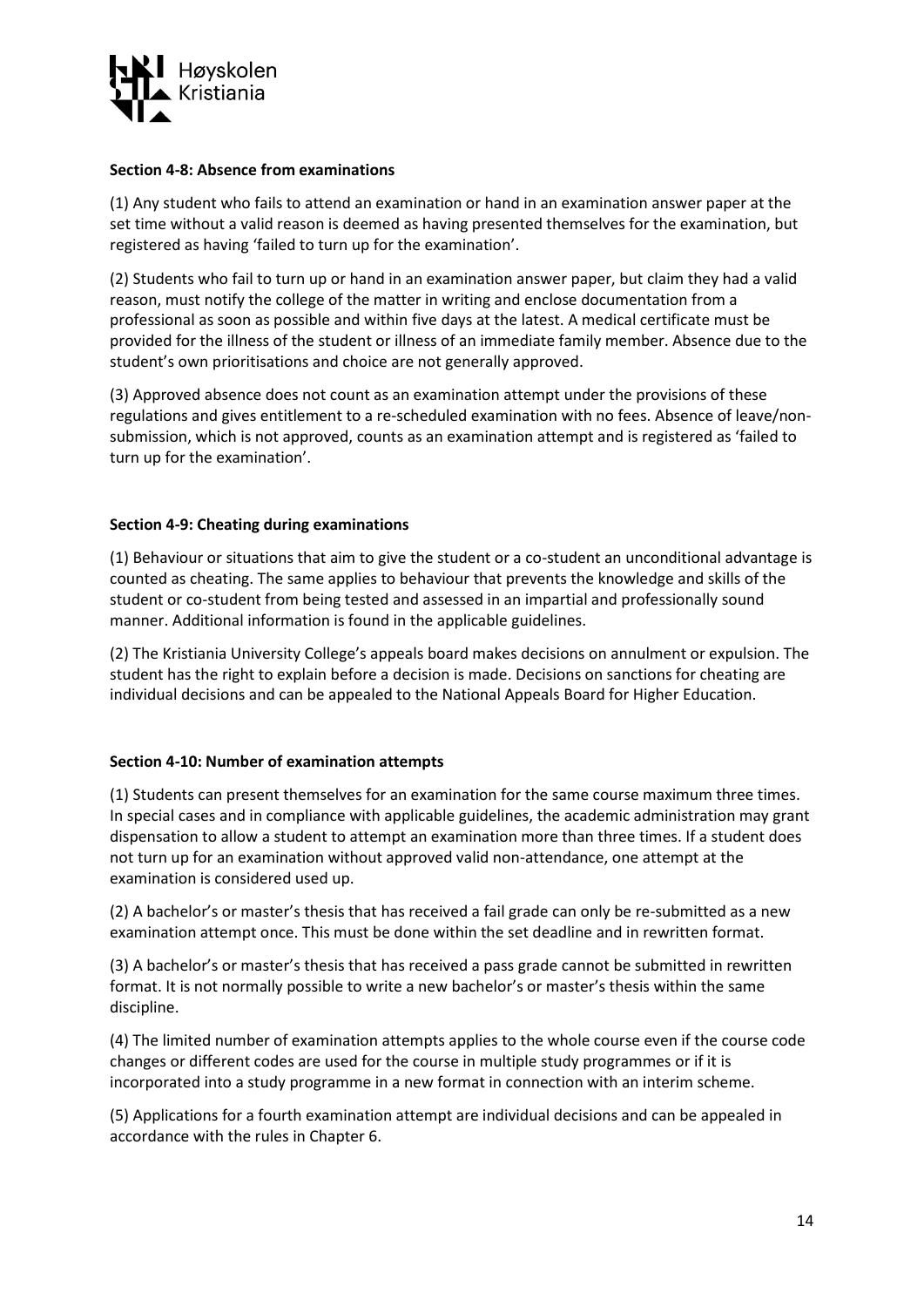

### **Section 4-11: Assessment and grading scale**

(1) The following assessment grades are generally given for examinations: A - E to indicate a 'pass' grade and F to indicate a 'fail' grade. Letter grades are given without plus or minus. The different increments of the grading scale are explained as follows with a general qualitative description:

| A Excellent    | Excellent achievement that clearly stands out. The candidate demonstrates<br>excellent judgement skills and considerable independence.            |
|----------------|---------------------------------------------------------------------------------------------------------------------------------------------------|
| B Very good    | Very good effort. The candidate demonstrates very good judgement skills and<br>independence.                                                      |
| C Good         | Good effort that is satisfactory in most areas. The candidate demonstrates good<br>judgement skills and independence in the most important areas. |
| D Quite good   | Acceptable achievement with some significant shortcomings. The candidate<br>demonstrates a certain degree of judgement and independence.          |
| E Satisfactory | The answers meet the minimum requirements, but nothing more. The candidate<br>demonstrates little judgement and independence.                     |
| F <i>Fail</i>  | The answers did not meet the minimum requirements. The candidate<br>demonstrates lack of judgement and independence.                              |

(2) A 'Pass' or 'Fail' grade can also be given.

(3) The grading scale should given in the course description.

(4) If parts of examinations are awarded credits, it must be specified in the course description.

(5) When a course has one or more parts of an examination, the same grading scale must be used for all parts.

(6) Examinations taken as a group shall be given one grade for the group as a whole. This does not apply to group examinations with explicitly identifiable parts for which grades can be individually differentiated based on each individual part. It must be specified in the course description if group examinations shall have individual grades.

(7) If a candidate has passed the same examination several times, the best grade will apply. Only this grade will appear on the transcript and certificate.

# **Section 4-12: Examination results**

(1) Grades are announced in accordance with the Norwegian Universities and University Colleges Act.

(2) For the Kristiania University College, examination results for master's theses must be announced within five weeks.

(3) A grading guide or solution proposal must be prepared in connection with grading. This should be available to examiners before assessment and available to students once the examination results have been announced.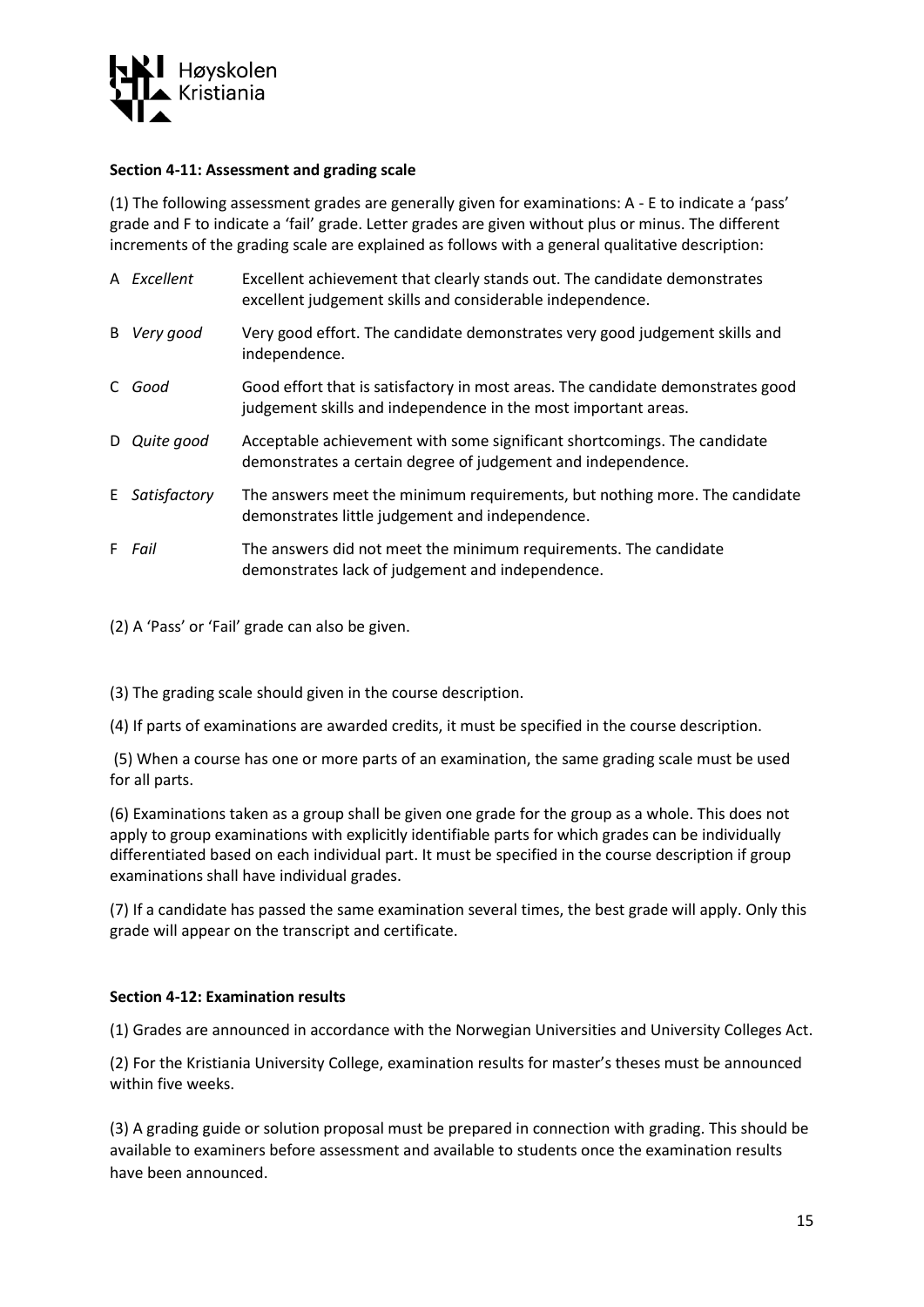

(4) The head of study programmes recommends examiners for the study programmes' courses. The education committee quality assures and approves examiners following the recommendations of the head of study programmes. The Committee shall appoint at least one examiner for each examination.

(5) The board of directors determines guidelines on using external examiners.

(6) If an external examiner is used at an examination, the internal and external examiners shall mutually set the grade. The examiners shall submit an overall grade. Should the examiners disagree, the grade shall be set according to the external examiner's assessment.

(7) Two examiners must be used in connection with oral examinations, and examinations/parts of examinations, when the basis for assessment consists of practical tasks and performances, which cannot be tested nor therefore appealed. At least one of the examiners shall be an external examiner knowledgeable within disciplines related to life and health.

(8) When a joint grade is to be set for all students in a group examination, the examiner can demand oral questioning of the candidates should unequal contribution to the assignment be suspected.

(9) Examination results are announced via StudentWeb.

#### **Section 4-13: Complaints about grades and reasoning**

(1) The rules set out in the Norwegian Universities and University Colleges Act apply to complaints about grades and obtaining a reason. Matters that are not profoundly covered by the Act, these regulations or college regulations are governed by the principles of the Norwegian Public Administration Act.

(2) The demand for a reason must be submitted immediately after grades have been announced for oral examinations, and examinations/parts of examinations, when the basis for assessment consists of practical tasks and performances, which cannot be tested nor therefore appealed. For other forms of assessment, the deadline is one week after the examination results are published. Examiner(s) can give a reason orally or in writing within the deadlines set out in the Act. The examiner(s) decides how the reason will be given.

(3) To new examiners, one of which must be an external examiner, will grade an examination when a complaint is made about grading. The student's deadline for making a complaint is three weeks after the grade was published, alternatively three weeks after the reason for the grade is given. A new assessment of a testable examination following a complaint must be given within three weeks after the complaint is received by the Kristiania University College.

(4) Complaints can only be made about formal errors that may have impacted the result of oral examinations, and examinations/parts of examinations, when the basis for assessment consists of practical tasks and performances, which cannot be tested nor therefore appealed.

#### **Section 4-14: Complaints about formal errors connected to examinations**

(1) Students who have taken an examination or parts of an examination can complain about formal errors that may have impacted the assessment of one or more of the candidates efforts. The grounded complaint must be submitted within three weeks after the candidate became aware or should have been aware of the matters that form the grounds for the complaint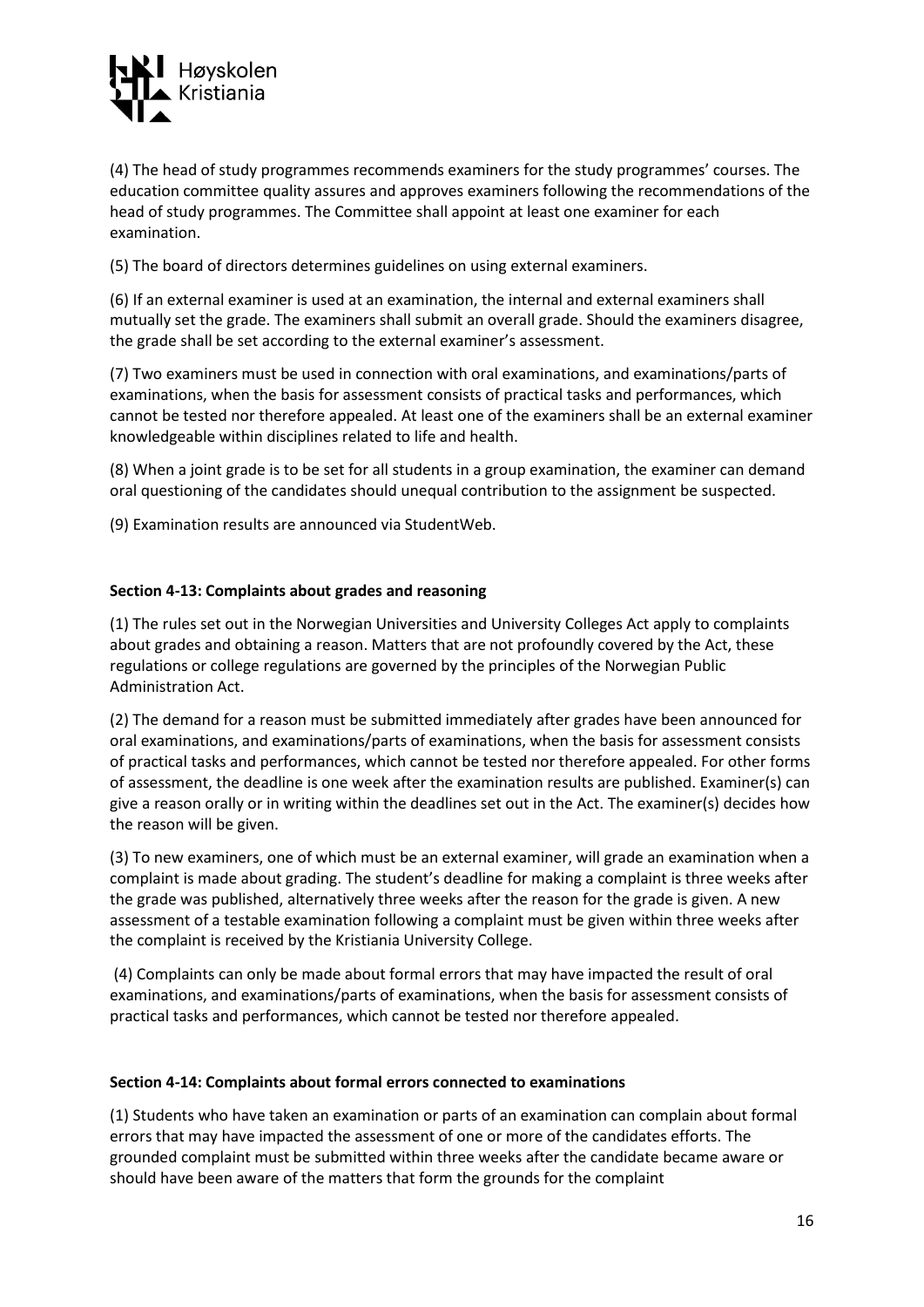

(2) Should the board of directors or appeals board find that an error was made and that it could have impacted the achievement of one or more candidates, or judgement thereof, a decision may be made to only re-grade the complainant's answer or those of all the candidates, who took the applicable examination, or to annul the examination and hold a new one.

(3) Complaints cannot be made about academic guidance in connection with examinations or similar work under this paragraph.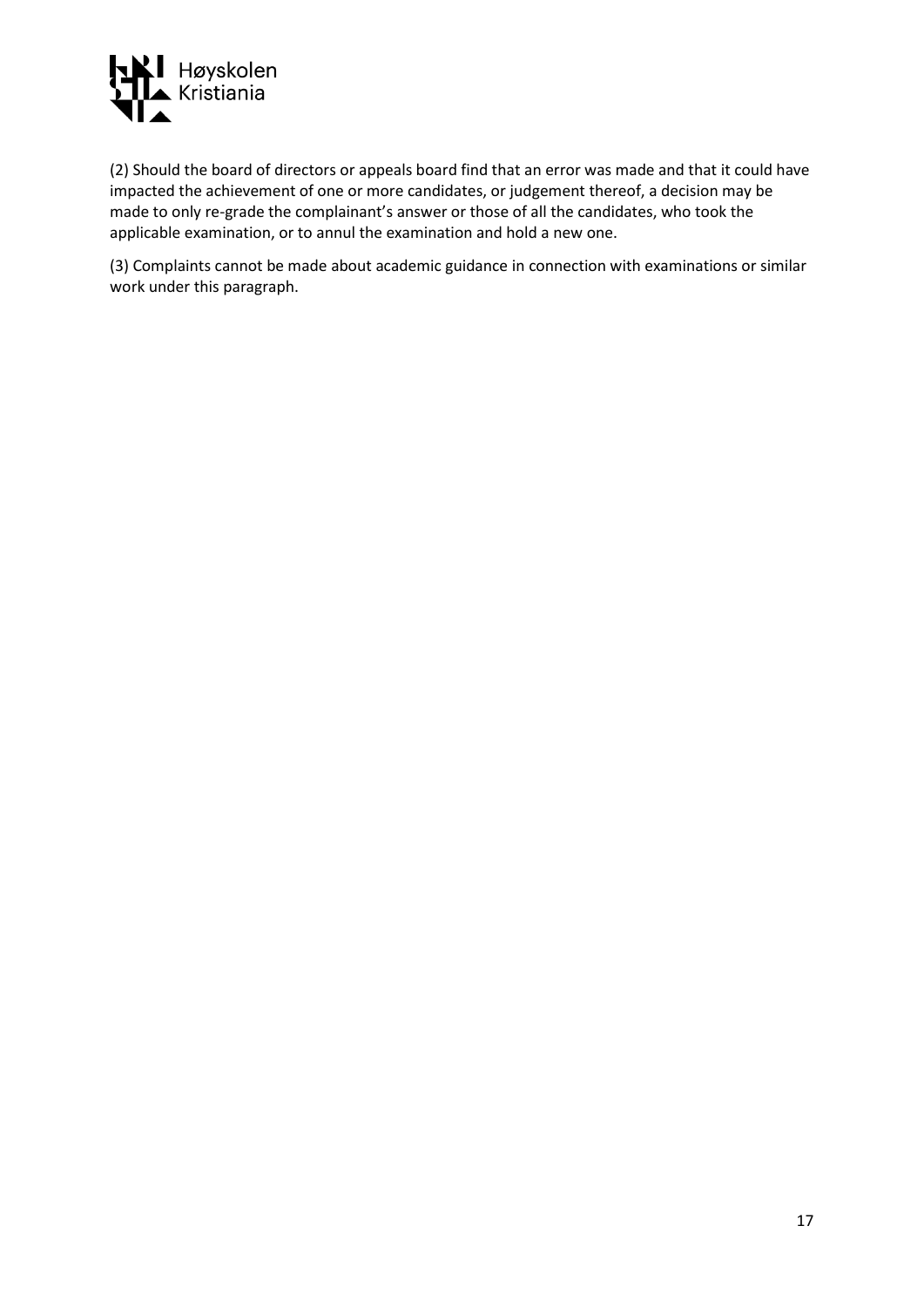

# <span id="page-17-0"></span>Chapter 5: Degrees and Certificates

## **Section 5-1: Requirements for the content and composition of associate degrees**

The degree is attained through the completion of a study programme with a overall scope of 120 credits.

# **Section 5-2: Requirements for the content and composition of bachelor's degrees at the Kristiania University College.**

(1) A bachelor's degree is attained through the completion of a study programme with a overall scope of 180 credits. The composition of courses must comply with the university college's applicable programme descriptions and with specialisation in subjects, courses or course groups with a minimum of 80 credits.

(2) When a bachelor's degree has been attained, the academic content of the degree (supplementary description) is specified on the certificate as follows: 'Bachelor of (English name of the study programme) (English name of any specialisation where applicable)'.

## **Section 5-3: Requirements for the content and composition of master's degrees at the Kristiania University College.**

(1) A master's degree is attained after the completion of a study programme corresponding to 90 (experience-based) or 120 credits. The composition of courses must comply with the university college's applicable programme descriptions.

(2) Students, who have completed a master's programme will obtain the title 'Master of (English name of the study programme) (English name of any specialisation where applicable)'.

#### **Section 5-4: Requirements for degrees when re-awarding the same degree or multiple degrees**

(1) When re-awarding a bachelor's degree or using a basis that wholly or partly includes a previously awarded degree, the combined courses passed must have had a scope of at least 60 credits, in addition to the previous degree. The new degree must have a different academic focal point than the previous degree.

(2) When re-awarding a master's degree or using a basis that wholly or partly includes a previously awarded degree, the combined courses passed must have had a scope of at least 60 credits, in addition to the previous degree. The new courses must include a different master's thesis than the previous degree.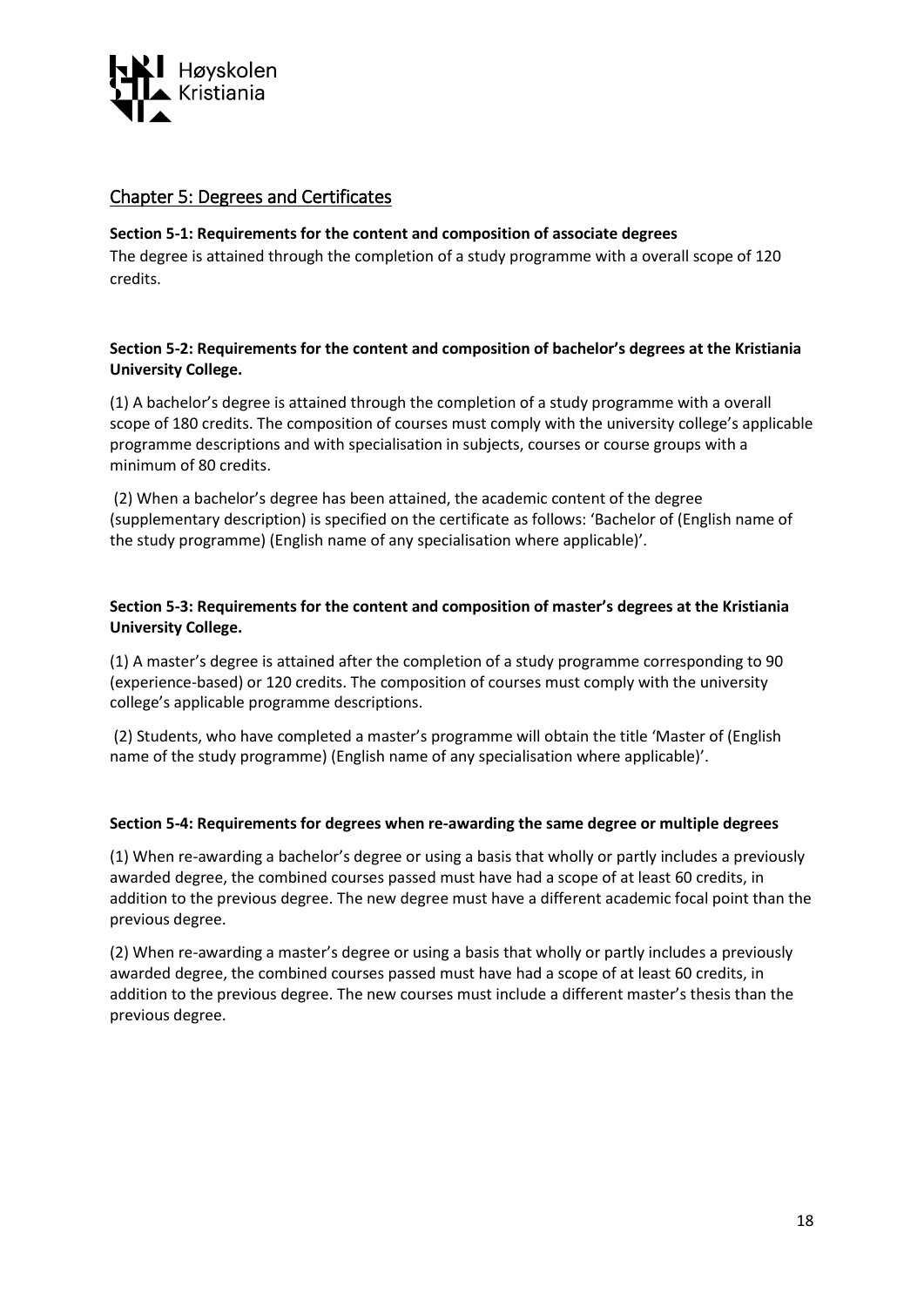

## **Section 5-5: Requirements for the content and composition of degrees in cooperation with other institutions**

(1) Degrees that are awarded in cooperation with other institutions (joint degrees) are normally subject to the same requirements for the content and composition of degrees, as the degrees awarded solely by the Kristiania University College and must comply with the applicable national regulations.

(2) The board of directors approves partnership agreements with other institutions upon establishment of joint studies and studies that lead to a joint degree.

## **Section 5-6 Overlapping academic content**

The overlap of academic content between courses included in the basis for a degree cannot exceed 10 credits. Additional information regarding overlapping is given in the guidelines.

## **Section 5-7: Transcripts**

A transcript can be issued to students who have completed and passed one or more courses at the Kristiania University College. The transcript shall specify the name of the course and scope, grade given for the course, and the year and semester the grade was attained.

# **Section 5-8: Certificates**

(1) A certificate for a completed degree shall specify the basis on which the degree was awarded. All courses included in the degree shall be specified on the certificate.

(2) Only one certificate is issued for an attained degree. If a certificate is lost, a duplicate can be issued upon application. The student must pay for the duplicate.

(3) In order to receive a certificate at least 60 credits included in the degree must have been attained at the Kristiania University College. The final bachelor's thesis for a bachelor's programme must be submitted at the Kristiania University College. In order to receive a certificate for master's programmes, the thesis must be submitted at the Kristiania University College. However, it can be set out in the programme description that a master's thesis can be submitted at another institution under a partnership agreement.

(4) The university college's management team determine the design of certificates, transcripts and the diploma supplement.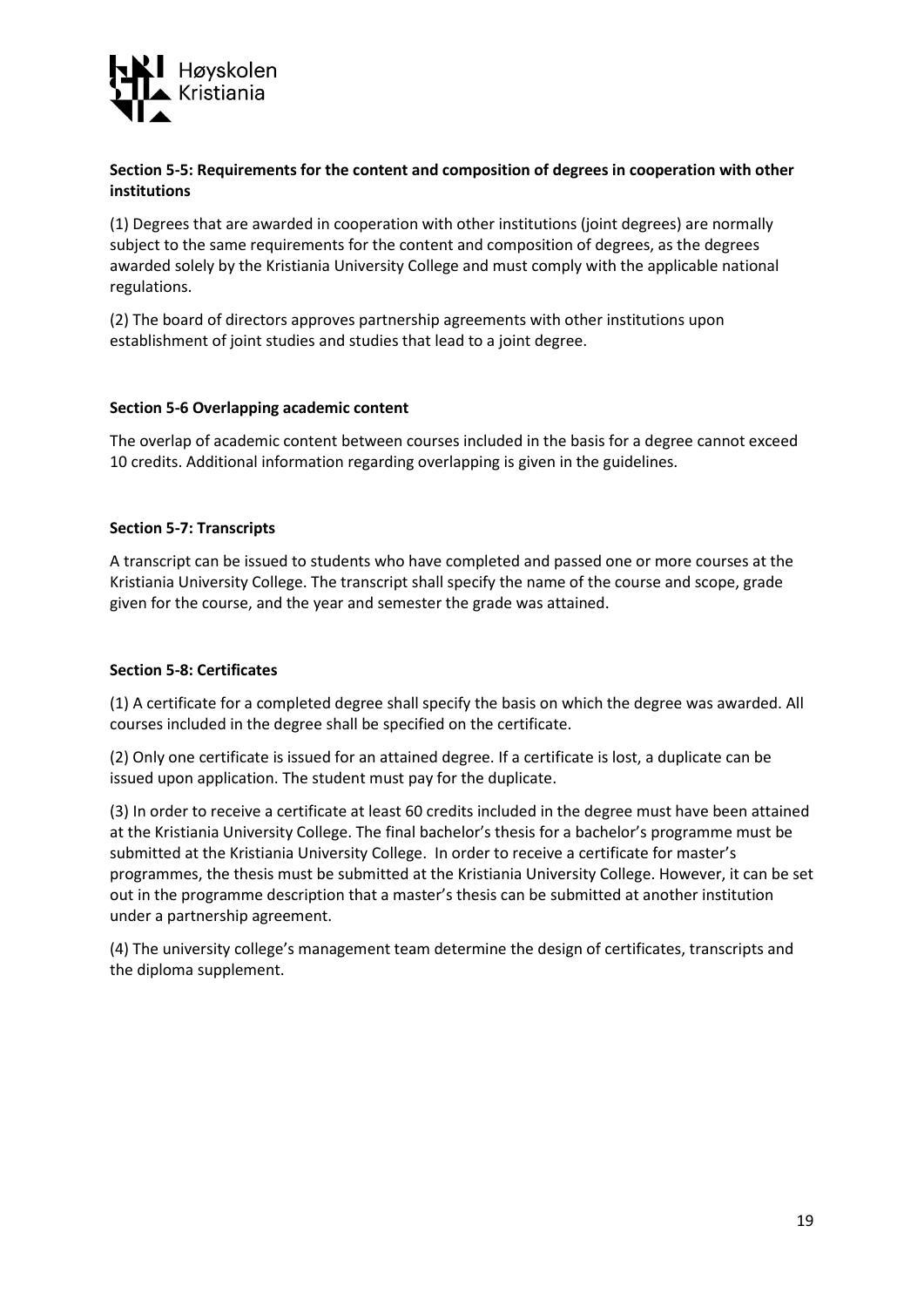

# <span id="page-19-0"></span>Chapter 6: Appeals Procedure

# **Section 6.1: Right of appeal**

- (1) Students have the right to appeal individual decisions made by the Kristiania University College. All individual decisions must be in writing and contain a reason for the decision.
- (2) If the reason is not included in the decision, the student can contact the person who made the decision and ask for the reason.
- (3) An appeal must always be directed to the body that originally made the decision. If the appeal is not upheld in the first instance, it will be forwarded to the appeals body.
- (4) Academic assessments in individual decisions cannot be appealed.

#### **Section 6-2: Deadline for appeals**

- (1) The deadline for appealing all individual decisions is three weeks after the student receives the decision or after the student should have known about the matters that form the basis for the appeal.
- (2) If the student has requested a reason for the decision, the appeals deadline will apply from the date the reason is received.

#### **Section 6-3: Content of the appeal**

Appeals must be made in writing and contain information about the appealed decision and the changes one desires thereto. The appeal should also be grounded. The appeal must be signed and dated.

#### **Section 6-4: Academic supervision, help and support**

(1) The university college shall inform students about the right of appeal, deadline for appeals, the appeals body and appeals procedure, as well as the right to inspect case documents. This information should be given in all individual decisions.

(2) Students can receive help and support from the academic administration to formulate a written appeal. If the appeal concerns a disciplinary sanction, the student is entitled to assistance during all phases of case processing.